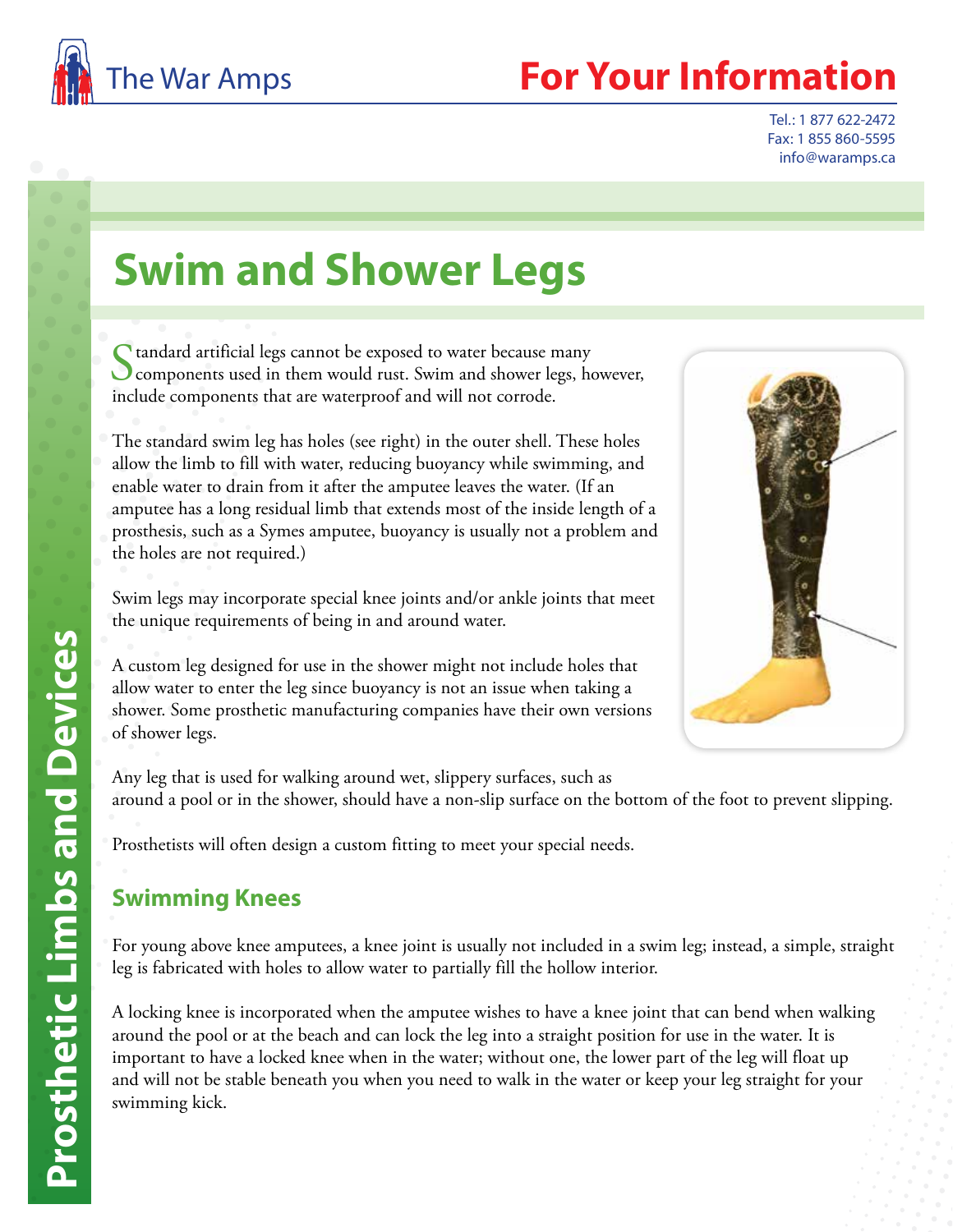The **Aulie 802** and **902 Nylon Knees** are designed specifically for water use and can be locked with a pin system. They fit in adolescent and adult swim legs.

The Ottobock **3R80** is another waterproof knee option available for adults. Activating the manual lock on the knee improves safety in wet areas.

The **Plié 3** microprocessor controlled knee unit by Freedom Innovations is water resistant for occasional submersion in water for up to 30 minutes to a depth of 3 ft. (1 m).

The **X3** microprocessor controlled knee unit by Ottobock is corrosion resistant, making it waterproof and nearly impenetrable to dust or dirt.

Sometimes when making a swim leg, prosthetists will use other knees not specifically designed for use in water. This particularly applies to limbs for young children as no commercial child's waterproof knee is available. One prosthetist used an Ottobock **Single Axis** child's locking knee that locks or unlocks with a cable; although the components will corrode over time, the knee was inexpensive enough to justify using it in a swim leg to provide a child with a bending knee for walking and the security of a locked knee for swimming. Another prosthetist adapted an Ottobock **3P21** knee for a knee disarticulation adolescent so it could be locked using a small removable pin.

### **Swimming Ankles**

Ankles can be incorporated into swim legs to allow the swimmer to lock the foot into a pointed position, simulating the natural position of a foot when swimming. The ankle is locked into one position for walking, and then changed to a pointed position for swimming.

The **ActivAnkle** and **Swimankle** both enable the amputee to change the foot position from walking to swimming and are suitable for adolescents and adults.

#### **Aulie Knee**